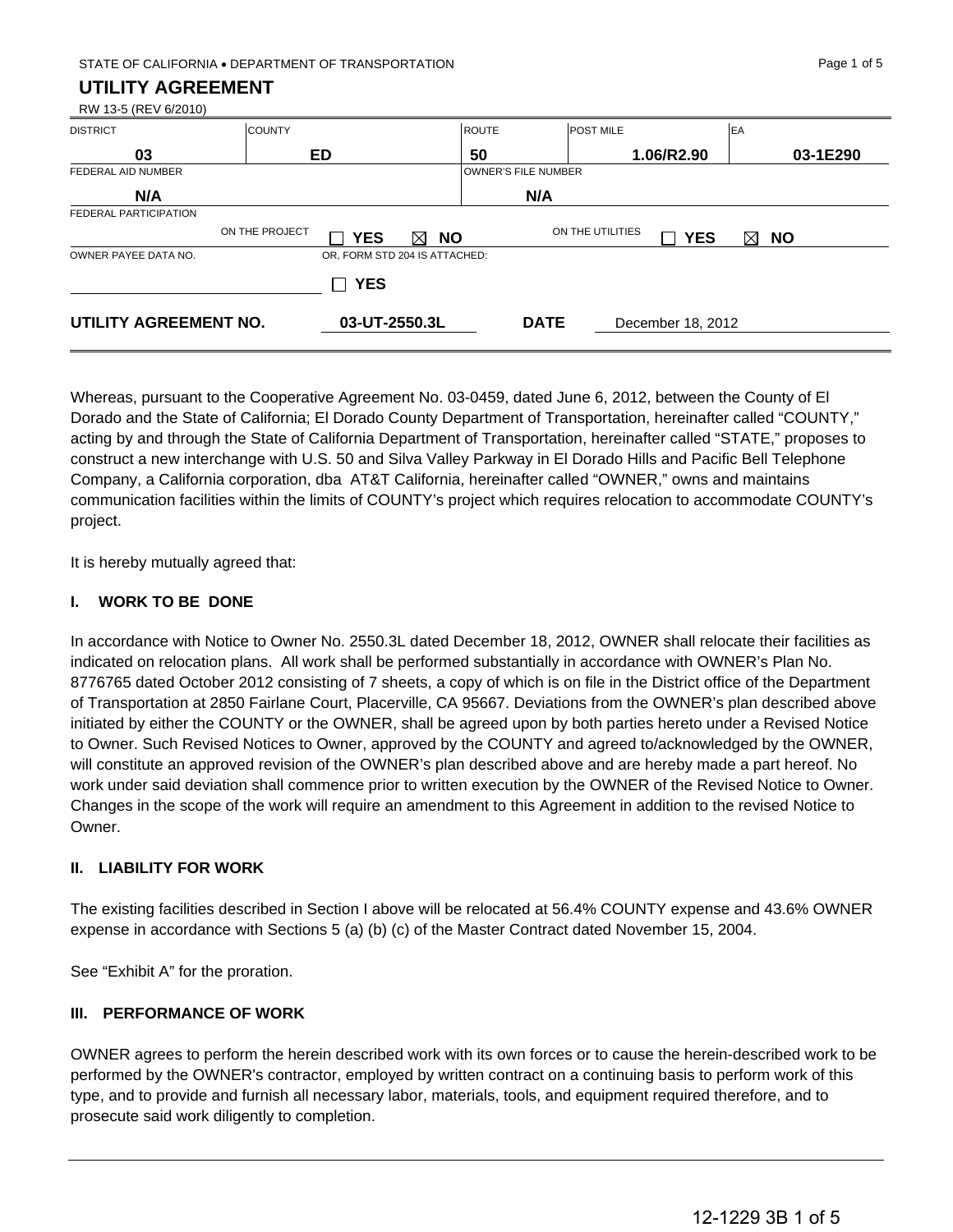#### UTILITY AGREEMENT NO. 03-UT-2550.3L

Use of out-of-state personnel (or personnel requiring lodging and meal "per diem" expenses) will not be allowed without prior written authorization by State's representative. Requests for such authorization must be contained in OWNER's estimate of actual and necessary relocation costs. Accounting Form FA-1301 is to be completed and submitted for all non-State personnel travel per diem. OWNER shall include an explanation why local employee or contract labor is not considered adequate for the relocation work proposed. Per Diem expenses shall not exceed the per diem expense amounts allowed under the State's Department of Personnel Administration travel expense guidelines.

Pursuant to Public Works Case No. 2001-059 determination by the California Department of Industrial Relations dated October 25, 2002, work performed by OWNER's contractor is a public work under the definition of Labor Code Section 1720(a) and is therefore subject to prevailing wage requirements. OWNER shall verify compliance with this requirement in the administration of its contracts referenced above.

## **IV. PAYMENT FOR WORK**

Not more frequently than once a month, but at least quarterly, OWNER will prepare and submit progress bills for costs incurred not to exceed OWNER's recorded costs as of the billing date less estimated credits applicable to completed work. Payment of progress bills not to exceed the amount of this Agreement may be made under the terms of this Agreement. Payment of progress bills which exceed the amount of this Agreement may be made after receipt and approval by COUNTY of documentation supporting the cost increase and after an Amendment to this Agreement has been executed by the parties to this Agreement.

The OWNER shall submit a final bill to the COUNTY within 360 days after the completion of the work described in Section I above. If the COUNTY has not received a final bill within 360 days after notification of completion of OWNER's work described in Section I of this Agreement, and COUNTY has delivered to OWNER fully executed Director's Deeds, Consents to Common Use or Joint Use Agreements as required for OWNER's facilities, COUNTY will provide written notification to OWNER of its intent to close its file within 30 days and OWNER hereby acknowledges, to the extent allowed by law, that all remaining costs will be deemed to have been abandoned. If the COUNTY processes a final bill for payment more than 360 days after notification of completion of OWNER's work, payment of the late bill may be subject to allocation and/or approval by the El Dorado County Board of Supervisors.

The final billing shall be in the form of an itemized statement of the total costs charged to the project, less the credits provided for in this Agreement, and less any amounts covered by progress billings. However, the COUNTY shall not pay final bills which exceed the estimated cost of this Agreement without documentation of the reason for the increase of said cost from the OWNER and approval of documentation by COUNTY. Except, if the final bill exceeds the OWNER's estimated costs solely as a result of a revised Notice to Owner as provided for in Section I, a copy of said revised Notice to Owner shall suffice as documentation.

In any event if the final bill exceeds 125% of the estimated cost of this Agreement, an Amended Agreement shall be executed by the parties of this Agreement prior to the payment of the OWNER's final bill. Any and all increases in costs that are the direct result of deviations from the work described in Section I of this Agreement, shall have the prior concurrence of COUNTY.

Detailed records from which the billing is compiled shall be retained by the OWNER for a period of three years from the date of the final payment and will be available for audit by State and/or Federal auditors. OWNER agrees to comply with Contract Cost Principles and Procedures as set forth in 48 CFR, Chapter 1, Part 31, et seq., 23 CFR, Chapter 1, Part 645 and/or 18 CFR, Chapter 1, Parts 101, 201, et al. If a subsequent State or Federal audit determines payments to be unallowable, OWNER agrees to reimburse COUNTY upon receipt of COUNTY billing.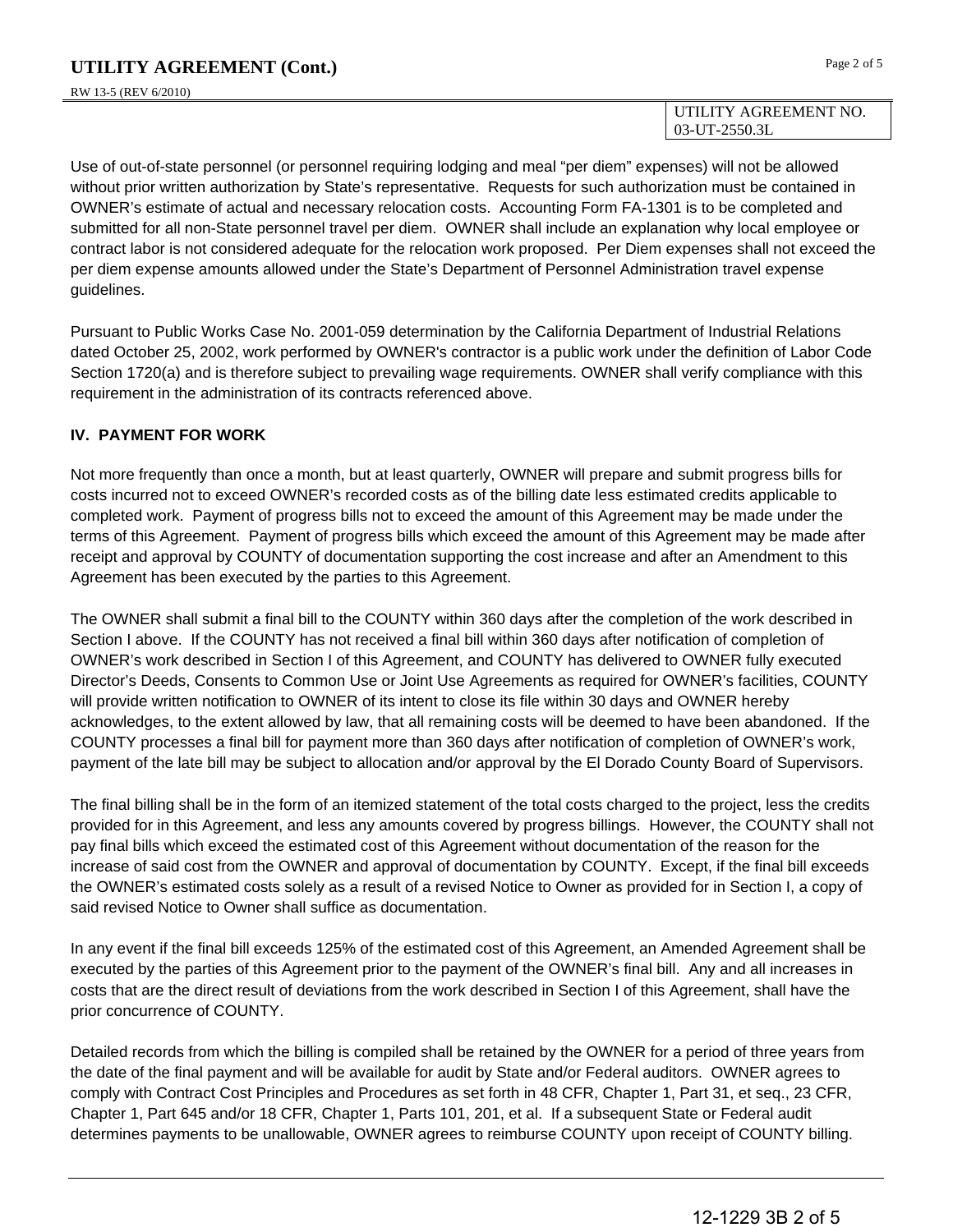UTILITY AGREEMENT NO. 03-UT-2550.3L

It is estimated that the cost of the work provided for by this Agreement and, as hereinafter set forth, is the sum of \$66,325.89. COUNTY agrees to advance to OWNER the sum of \$59,693.30 to apply to the cost of the work to be undertaken as provided hereinabove.

When the work is completed, OWNER shall send the COUNTY a Final Bill for reconciliation of the advance. In the event actual and necessary relocation costs as established herein are less than the sum of money advanced by COUNTY to OWNER, OWNER hereby agrees to refund to COUNTY the difference between said actual and necessary cost and the sum of money that was advanced. In the event that the actual and necessary cost of relocation exceeds the amount of money advanced to OWNER, in accordance with the provisions of this Agreement, COUNTY will reimburse OWNER said excess costs upon receipt of five (5) copies of an itemized bill as set forth herein.

If COUNTY cancels project before OWNER's actual relocation construction begins, OWNER will reimburse remaining amount minus engineering/overhead/or any amount expended towards the project prior to formal notice of cancellation.

An advanced payment in the amount of \$3,403.40 has been paid by the COUNTY, which is to be credited toward the COUNTY's final expense. See "Exhibit A" for the breakdown of remaining cost to be advanced to OWNER.

### **V. GENERAL CONDITIONS**

All costs accrued by OWNER as a result of COUNTY's request of March 19, 2010 to review, study and/or prepare relocation plans and estimates for the project associated with this Agreement may be billed pursuant to the terms and conditions of this Agreement.

If the project which precipitated this Agreement is canceled or modified so as to eliminate the necessity of all or a portion of Facility Relocation work by the OWNER, the COUNTY shall provide written notice to OWNER, whereby the COUNTY reserves the right to terminate this Agreement by Amendment. Any Amendment shall be based upon mutually acceptable terms and conditions for terminating the Agreement between the Parties.

Notwithstanding any termination or Amendment of this Agreement, the Parties agree that they will continue their respective performances required hereunder, including payment of undisputed billings, and such continued efforts and payments of billings (whether or not disputed) shall not be construed as a waiver of any legal right or remedies of any Party under this Agreement executed pursuant hereto, or otherwise available pursuant to applicable law.

OWNER shall submit a Notice of Completion to the COUNTY within 30 days of the completion of the work described herein.

Where OWNER has prior rights in areas which will be within the highway right of way and where OWNER's facilities will remain on or be relocated on COUNTY highway right of way, a Joint Use Agreement or Consent to Common Use Agreement shall be executed by the parties.

The laws of the State of California shall govern this Agreement. any litigation arising herein shall be brought in the County of El Dorado.

For work performed within COUNTY right of way, COUNTY will issue an encroachment permit at no cost to OWNER.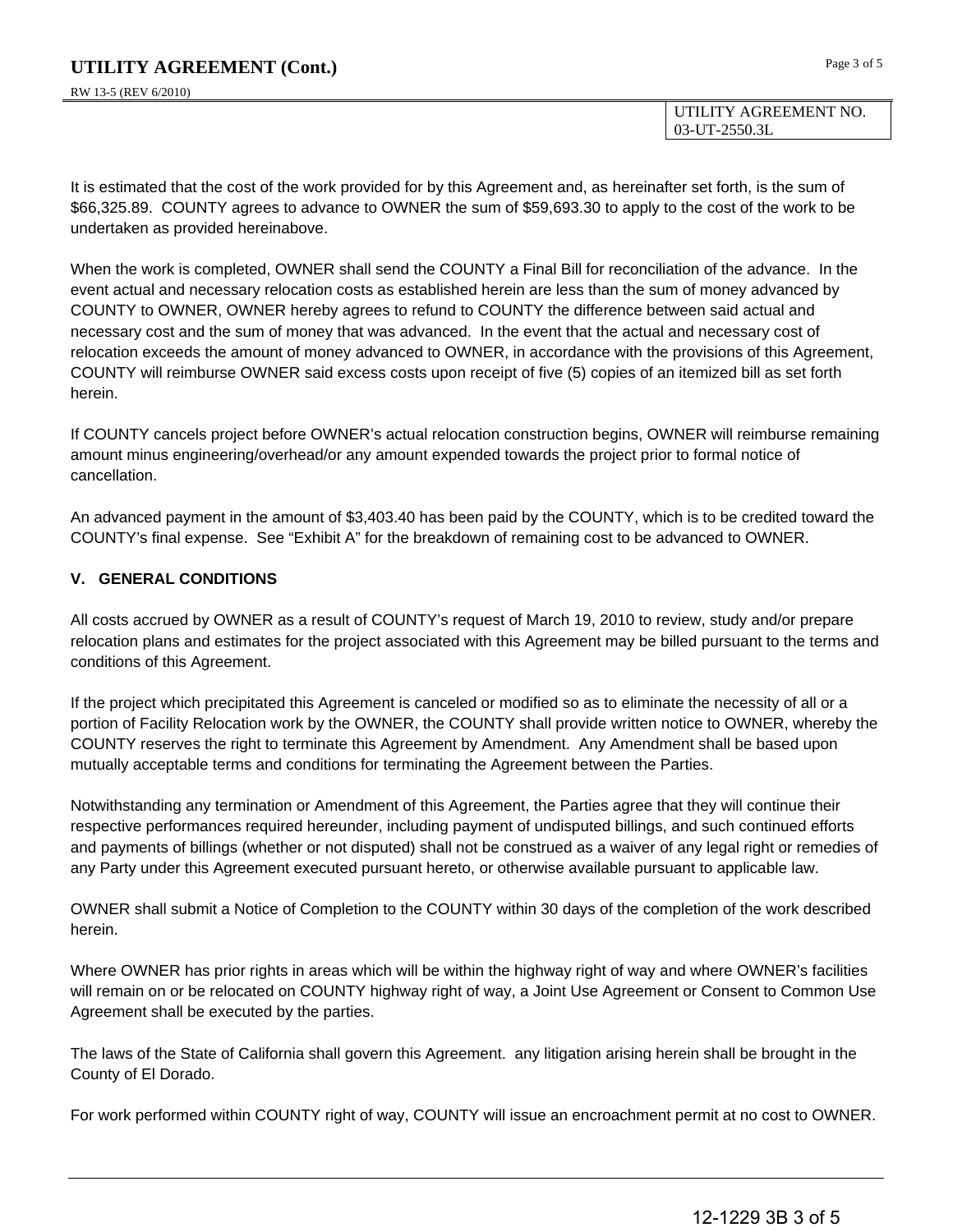RW 13-5 (REV 6/2010)

UTILITY AGREEMENT NO. 03-UT-2550.3L

THE ESTIMATED COST TO COUNTY FOR ITS SHARE OF THE ABOVE DESCRIBED WORK IS \$66,325.89. See "Exhibit A" for the breakdown of remaining cost to be advance to OWNER.

#### **IN WITNESS WHEREOF, the above parties have executed this Agreement the day and year above written.**

|            | COUNTY: EL DORADO                                      |      | OWNER: AT&T  |                                                                                                                      |      |
|------------|--------------------------------------------------------|------|--------------|----------------------------------------------------------------------------------------------------------------------|------|
| By<br>Name | <u> 1989 - Andrea Andrew Maria (b. 1989)</u>           | Date | Name         | <u> 1980 - Jan Samuel Barbara, politik eta politik eta politik eta politik eta politik eta politik eta politik e</u> | Date |
| Title      |                                                        |      | Title        |                                                                                                                      |      |
|            | APPROVAL RECOMMENDED:                                  |      |              |                                                                                                                      |      |
| By         |                                                        |      |              |                                                                                                                      |      |
| Name       | Kimberly A. Kerr                                       | Date | Name         |                                                                                                                      | Date |
|            | Interim Director<br>Title Department of Transportation |      | <b>Title</b> |                                                                                                                      |      |